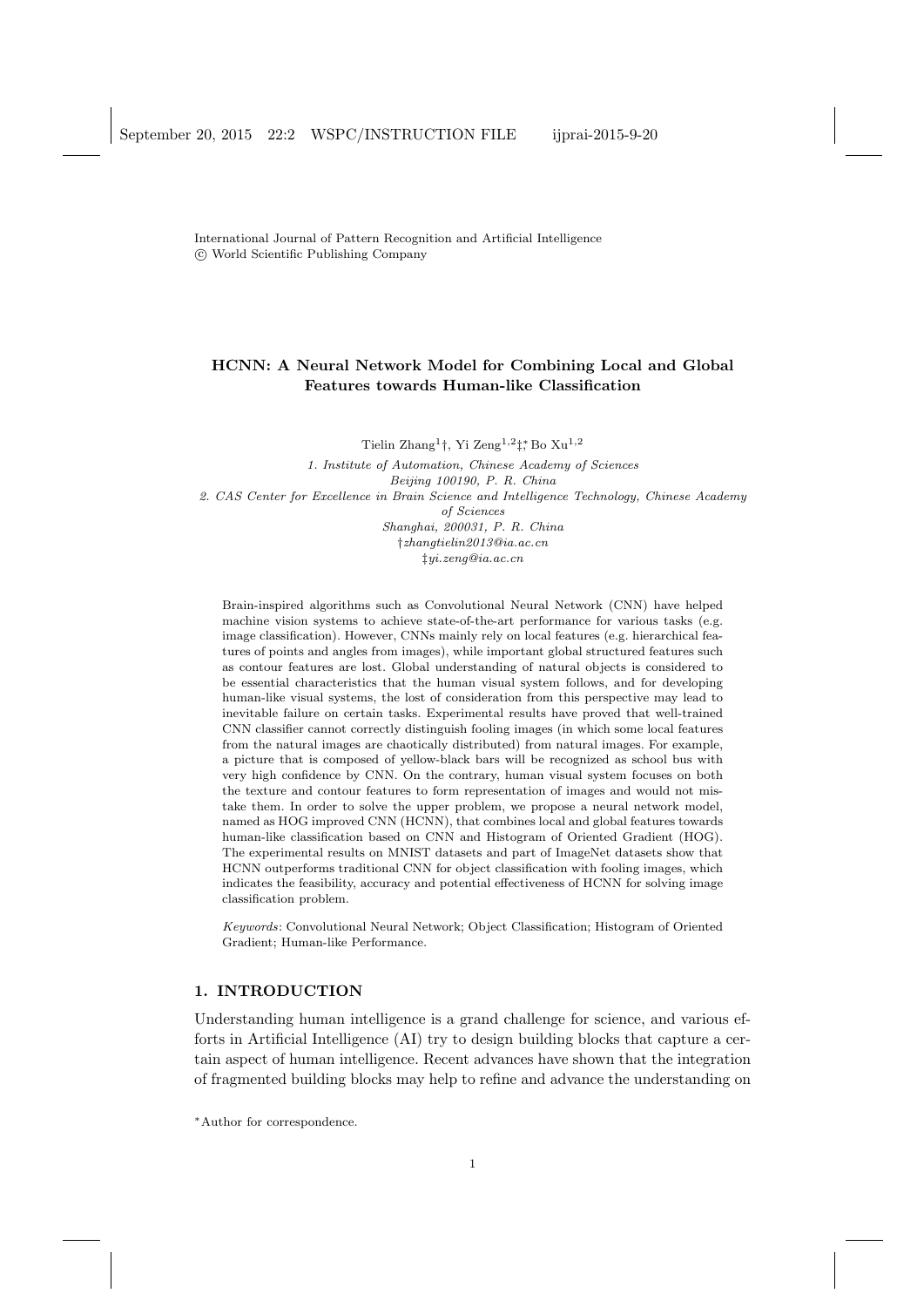the nature of human intelligence. One recent example is the efforts from DeepMind which combines  $CNN<sup>1</sup>$  with reinforcement learning to form a new deep reinforcement learning network (known as the Deep Q-network<sup>2,3</sup>). Just like human being, the new network can learn a variety of different arcade game tasks from scratch given only minimal starting information. The Deep Q-network shows the advantages on the integration of machine vision and decision making to achieve human like behavior.

Recent efforts on deep learning focuses on automatic extraction of high-level features from data, this enables their effectiveness in visual image classification, speech recognition and many other areas related to intelligent information processing. Many neural network architectures can be categorized as deep neural networks, and CNN is one of the most typical architectures which is very suitable for twodimension image classification and object recognition. It has been considered as one of the state-of-the-art methods for object detection and recognition.<sup>1</sup> Features learnt from CNN are not engineered by hand, while the network architectures are still manually designed (e.g. the number of layers, and the kernel size).

Standard CNN can be separated into two main parts: the features extraction part and the classification part. On the feature extraction part (usually related to the first layers), different layers of CNN describe different scales and types of the feature representations. Neurons in CNN utilize gradients to form learned features automatically, which is very different from the handcrafted features in Scale Invariant Feature Transform (SIFT)<sup>4</sup> and HOG<sup>5</sup>. In CNN, important textual features from images can be figured out by convolving with a sliding window and forming a filter. Filters from different layers make the layer-by-layer representation of image possible. The training of CNN makes the network filters suit with the image features by comparing the predicted category with realistic classification results. On the classification part (usually related to the final layers), the classification based on the extracted features at the final layer is made according to the candidate class which owns the biggest confidence value. The procedure of classification part is very similar with the procedure of traditional three-layered (i.e. input, hidden and output layers)neural network.

The local and global features<sup>6</sup> have been playing an important role on image retrieval and object detection tasks respectively.<sup>7</sup>*,*<sup>8</sup> Usually the local features are the textual features, angles features and point features. On the contrary, the global features are contour features and structural features. In the processing of CNN classification, on the one hand, hierarchical feature extraction obtains main obvious local textual features (e.g. angles and point features) from the images. On the other hand, some important global features such as contour features are lost inevitably. Thus makes the final CNN classification cannot distinguish fooling images (which contains local features of the natural images, but chaotically distributed) from natural images. For example, CNN will classify the pictures of yellow-black bars as school bus with even greater classification confidence value compared to the pictures of real school bus.<sup>9</sup>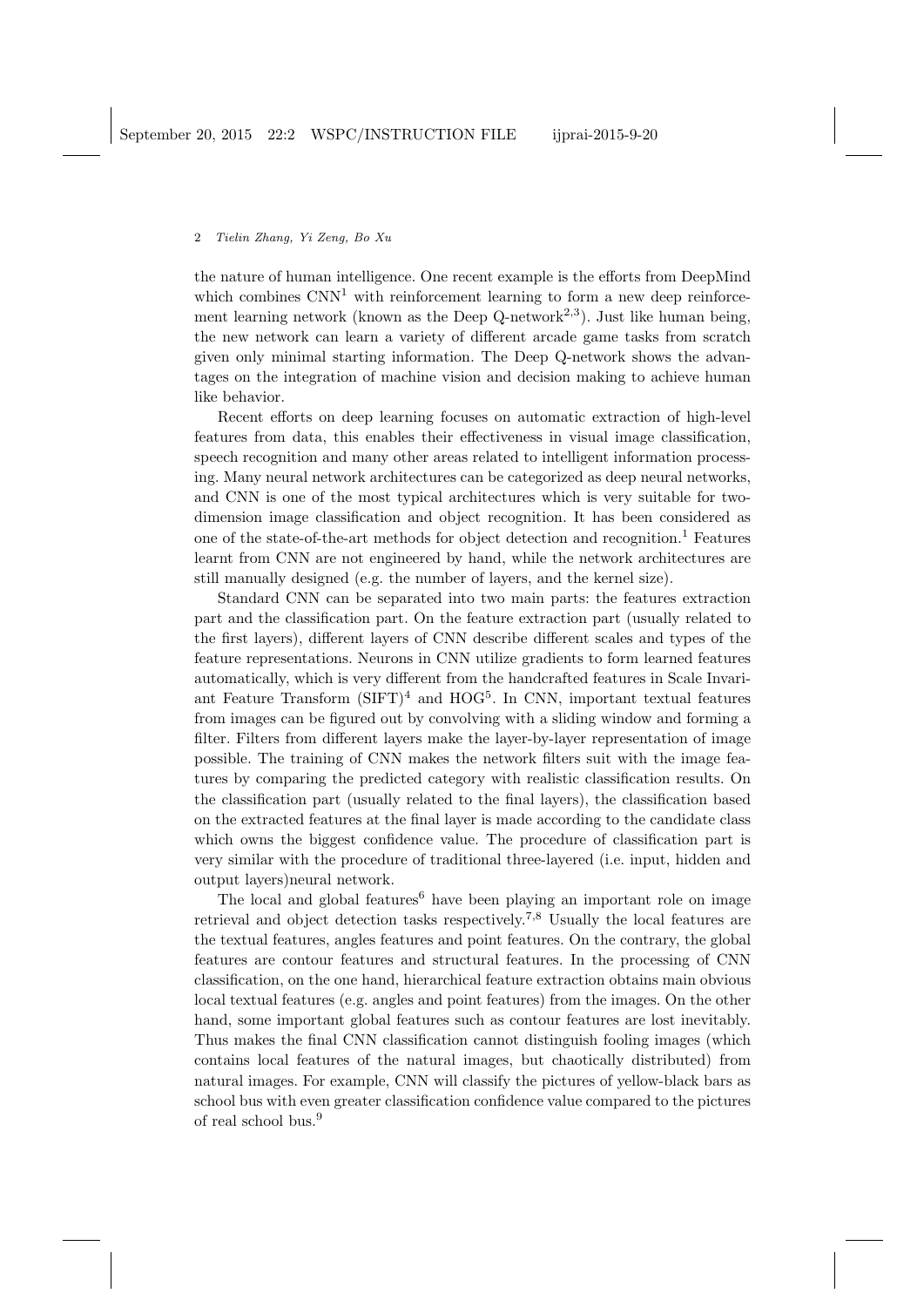From the upper example, we can conclude that the mechanism for recognizing objects by CNN is still very different from human visual system, since it ignores structured global features, while human eyes focus on both the texture and contour features to form representation of images and would not mistake the school bus with yellow-black bars. So it is necessary to combine the contour feature extraction method with CNN to produce more human-like and intelligent classification results. In this paper HOG method is utilized to achieve this goal.

Recognition techniques before CNN are very different with modern multi-layer convolution-based framework, like  $SIFT^4$  (or PCA-SIFT<sup>10</sup>) and HOG<sup>5</sup> which focus on point features and global structural features respectively.  $SIFT<sup>4</sup>$  is a kind of method which can make detailed description about local features by converting each point or pixel in the image into a characteristic vector. Thus makes the images which contain the similar contents share more similar characteristic vectors than other images. These vectors of point features are robust even when some big changes happened to the images (e.g. distortion, rotation and scale transformation). Combining SIFT with the bag of words method is one of the main traditional image classification methods. Another variation of SIFT is  $PCA-SIFT^{10}$  method which remains only 20 principal components of characteristic vectors of SIFT. So the SIFT method focuses more on the tiny features of points. Another commonly used method is HOG. HOG<sup>5</sup> is a kind of character descriptor method which ignores the features of specific gradient and edge locations, but rather detects the directions of them, thus makes the detecting results more robust.

Combining modern deep neural networks (classification method to extract local features) and earlier HOG method (generation method to extract global features) to form a new network will make the image classification more intelligent and humanlike, at least not easily fooled by human-made images. In this paper, we propose a neural network model, named as HOG improved CNN (HCNN), that combines local and global features towards human-like classification performance based on CNN and HOG. Through experimental validation, we observe that HCNN could avoid some of the shortness of the current CNNs from the perspective that HCNN considers both local and global characteristics.

Based on the understanding from information theory perspective, the more types of features from images are considered, the more likely the right classes can be obtained for classification. Through experimental evaluation, combining the advantages of both texture and structure method will make the image classification more human-like and therefore more intelligent.

# **2. HOG improved Convolutional Neural Network (HCNN)**

The overall structure of HCNN is shown in Fig. 1. Traditional CNN is constructed with two parts: The first part is feature extraction part (from layer 1 to layer N-A, in which N is the total layers of CNN and A is the number of layers for classification, for example, in Section 2.1, we will introduce two versions of CNN for two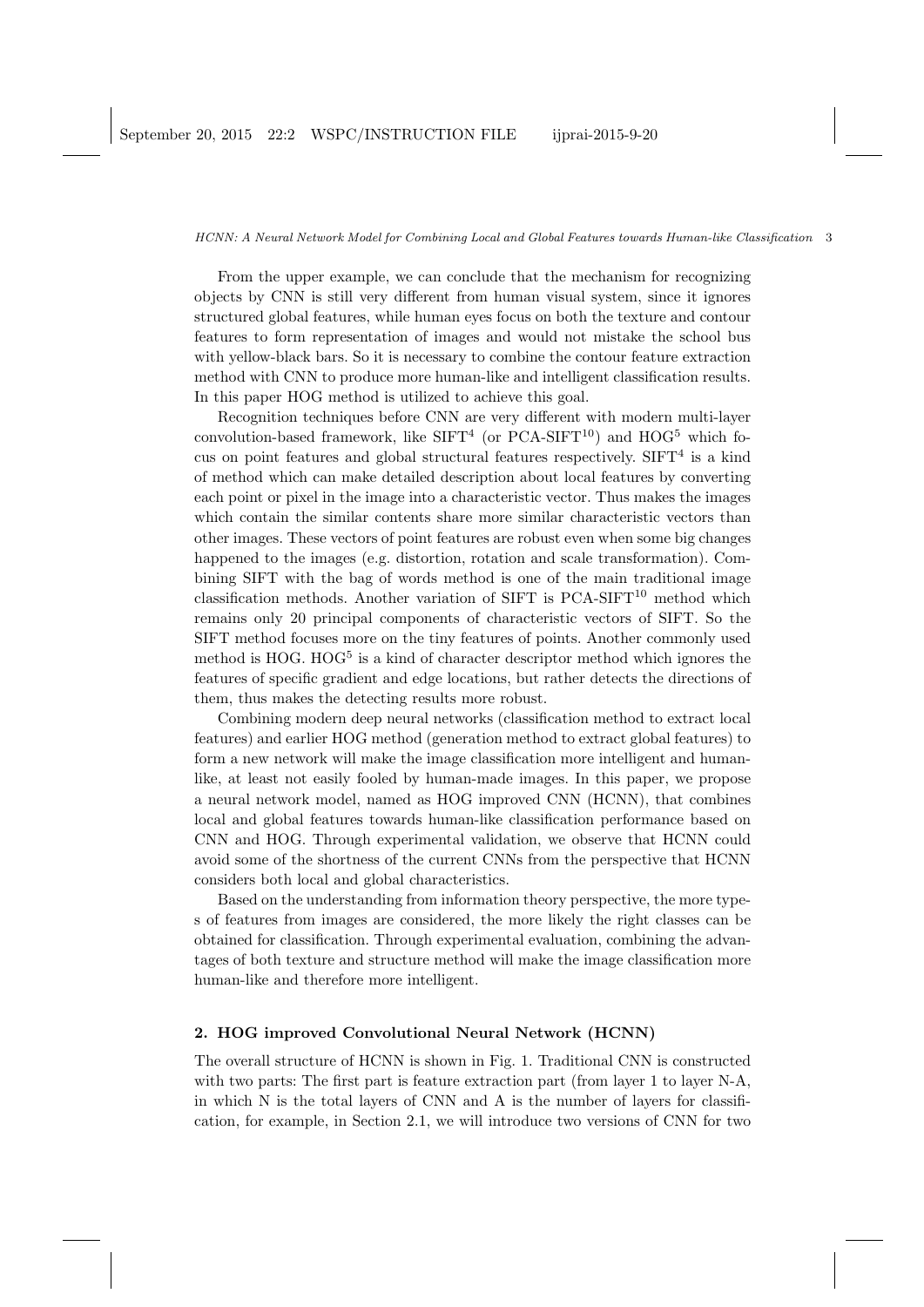tasks, the ImageNet CNN is with  $A=3$ , and for MNIST CNN,  $A=1$ ). The functions of convolutional layers and sample layers in this part are different, and they are used for cutting down the trivial parts of images and for forming main description of input images respectively. The second part with obvious characteristics of full-connections is classification part in which the final classification function after dimension reduction (in first part) is formed.

Previous work<sup>11</sup> has shown that the traditional CNN does not care enough about global structures. The principle of CNN is very different with that of human visual systems which focus on both the structural characteristics (e.g. contour information) and texture characteristics (e.g. points and angles features) of images. High accuracy result of classification on the natural images on ImageNet datasets shows that the CNN (which makes the combination of the upper first and second parts) is feasible and efficient. In other words, the first part of CNN does collect some main characteristics from images (with more focus on the local texture features). Since the HCNN framework proposed in this paper tries to combine both local and global features, it is natural and feasible to keep the local texture features in the first part of CNN and utilize them in the new HCNN. In addition, global contour features are designed to be collected by HOG in the HCNN framework so that it can handle the fooling images.

## **2.1.** *Local texture features from CNN*

We use two kinds of datasets to train different CNNs. One is with 40 classes in 1.3 million-image ILSVRC 2012 ImageNet dataset<sup>12</sup> which contains 1000 categories of images (Alexnet). The other is MNIST dataset<sup>13</sup> which contains ten categories of hand-written numbers, namely zero to nine. We name the CNNs which are trained by these two kinds of datasets ImageNet CNN and MNIST CNN respectively.

To get the trained-well ImageNet CNN features, we choose Caffe software package.<sup>14</sup>*,*<sup>15</sup> Caffe packages provide a convolutional network which is trained on 1.3 million images and has got the ILSVRC 2012 ImageNet champion. Another reason we use ImageNet CNN provided by Caffe is that it has the same structure as the former paper, $9$  so that our experiments can be compared with it. The details are shown in Section 3.3 and Section 3.4.

To get the trained hand-written CNN features, we use the standard MNIST  $dataset<sup>13</sup>$  as training and testing data, and we use the deep learning toolbox provided by Matlab to get the trained CNN features. Detailed training structures of ImageNet CNN and MNIST CNN are shown in Fig. 2 and Fig. 3.

The ImageNet CNN structure in Fig. 2 is similar with the CNN proposed in Caffe packages.<sup>16</sup> The second convolutional layer takes the output of the first convolutional layer as input. The next three layers (the third, the fourth and the fifth layers) are the same types as the second layer. All the convolutional layers are filtered with different size of kernels from the first layer to the fifth layer. The kernel sizes are  $11 \times 11$ ,  $5 \times 5$ ,  $3 \times 3$ ,  $3 \times 3$  and  $3 \times 3$  respectively. The final connection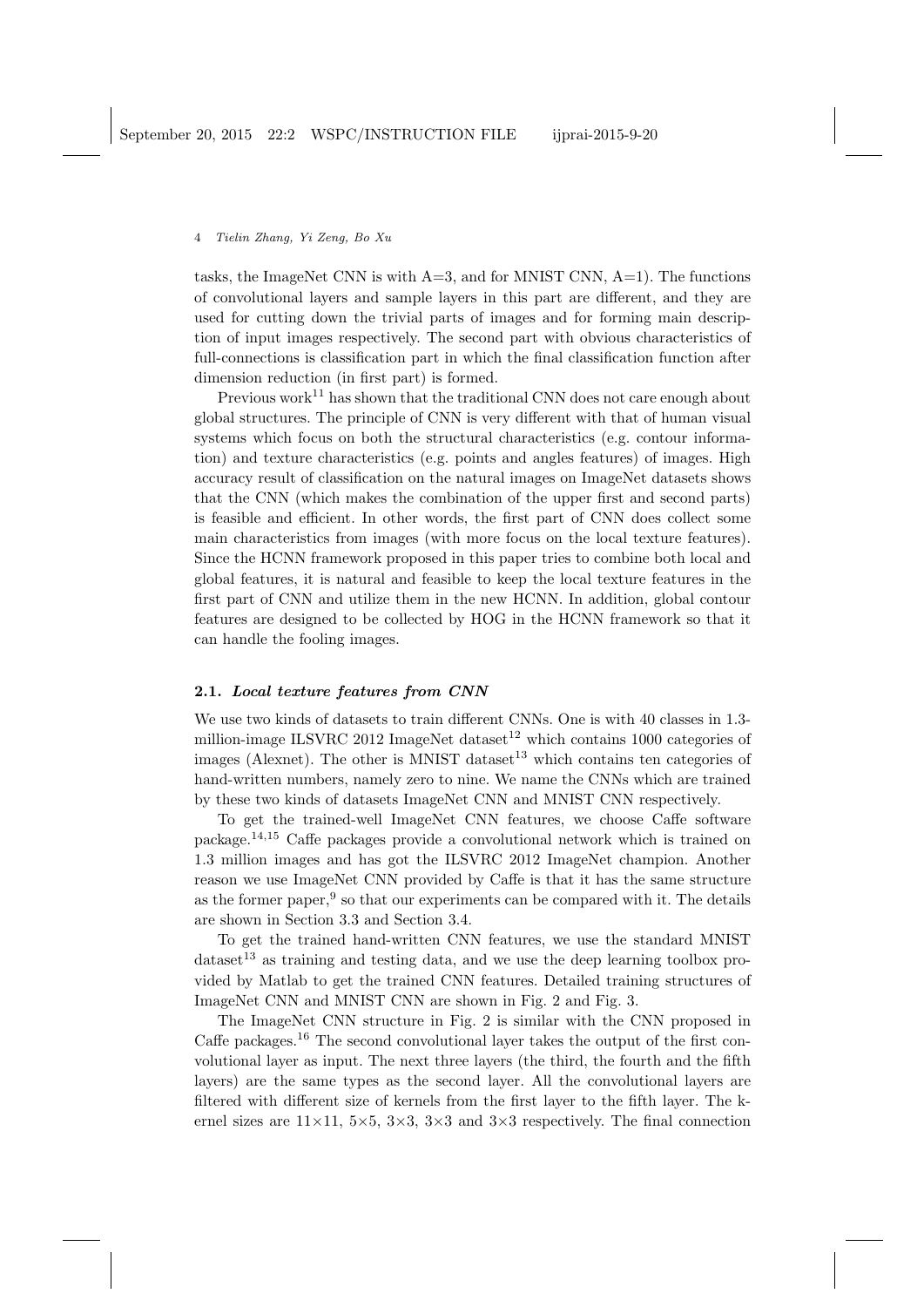between max pooling layer with output layers is full connection which stands for the final classification of the CNN. Before the full connection network, the layer of max pooling (i.e. green cube in Fig. 2) contains the common features which are



Fig. 1: The overall architecture for HCNN based on features of trained CNN and HOG. The CNN structure here is based on the ImageNet CNN.



Fig. 2: The ImageNet CNN structure Fig. 3: The MNIST CNN structure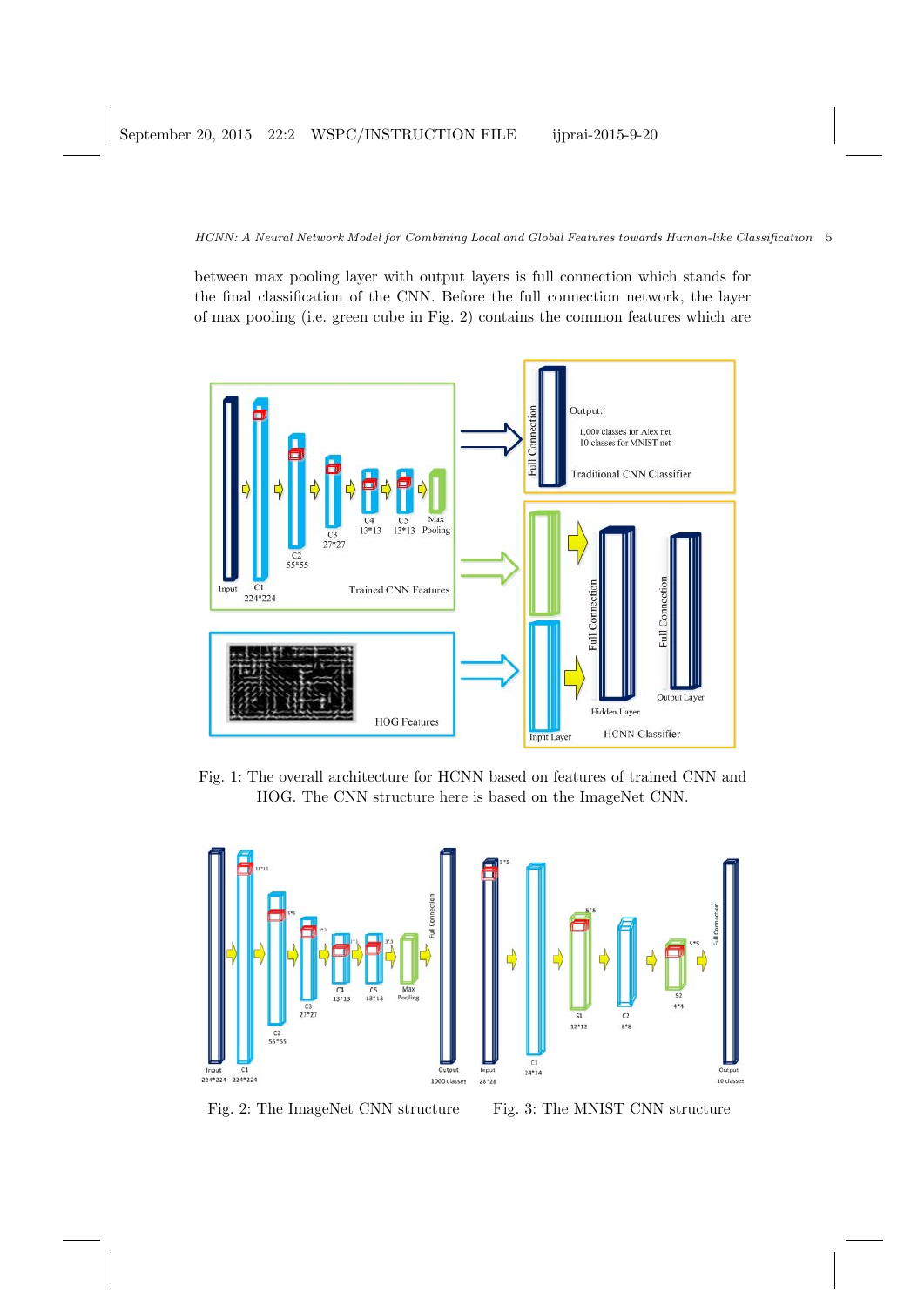extracted from input images with the same type. To a certain extent, these features are a part of the feature representations of original image.

For the MNIST hand-written CNN classifier, six layers (including input and output layers) are shown in Fig. 3. The image size of the input layer is 28*×*28. The second layer (layer size 24*×*24) and fourth layer (layer size 8*×*8) are convolution layers, while the third layer (layer size  $12\times12$ ) and the fifth layer (layer size  $4\times4$ ) are sample layers. Kernel sizes for both input and convolutional layers are 5*×*5. Similar with ImageNet CNN, the connections between final two layers are also full connections in MNIST CNN. On the training procedure of the CNN, the standard CNN features from different categories of pictures are formed at the same time. In HCNN, both ImageNet and MNIST CNN features are saved as local texture features after training procedure(as Fig. 1 shows).

## **2.2.** *Global structural features from HOG*

Identifying the shape and boundary characteristics quickly and robustly from images is one of the key outstanding functions for human visual system. To achieve human level performance of visual processing, a large amount of computer vision algorithms have been proposed to get the structural information (e.g. contour features) from images. Contour information enables the possibility for computational systems to make better understanding of images. How to get reliable expression of structural features from target images has been one of the most challenging topics in computer vision.

HOG is one of the methods for structural features expression. Traditional HOG method can extract object contour information in very cluttered and illuminated backgrounds. The detected result of object features shows that HOG descriptors are better compared to other global feature detection methods, such as wavelets method.<sup>17</sup>*,*<sup>18</sup>

The contour representation from HOG method shows various advantages. Firstly, the edge and gradient structures captured by HOG are important characteristics of both local and global shapes. Secondly, the local representation of HOG is controllable, and to some extent invariant to local geometric and photometric transformations, especially when the rotation scale is much smaller than the local orientation bin size. As shown in Fig. 5 and Fig. 7, the HOG method detects the contours of objects correctly. This makes the classification of HCNN in the next step possible.

HOG descriptor significantly outperforms some other feature extraction methods and has shown great performance on contour detection. In practice, many aspects (e.g. appropriate scale of gradients, appropriate bin size of orientation) are important for achieving good HOG results. So we select the best experimental result based on the optimal structure (as shown in Fig. 4 and Fig. 6) to form HOG features in HCNN. Input images are scaled to the size of 64*×*64 (pixels), at the same time, different sizes of blocks and sizes of cells in images are considered. The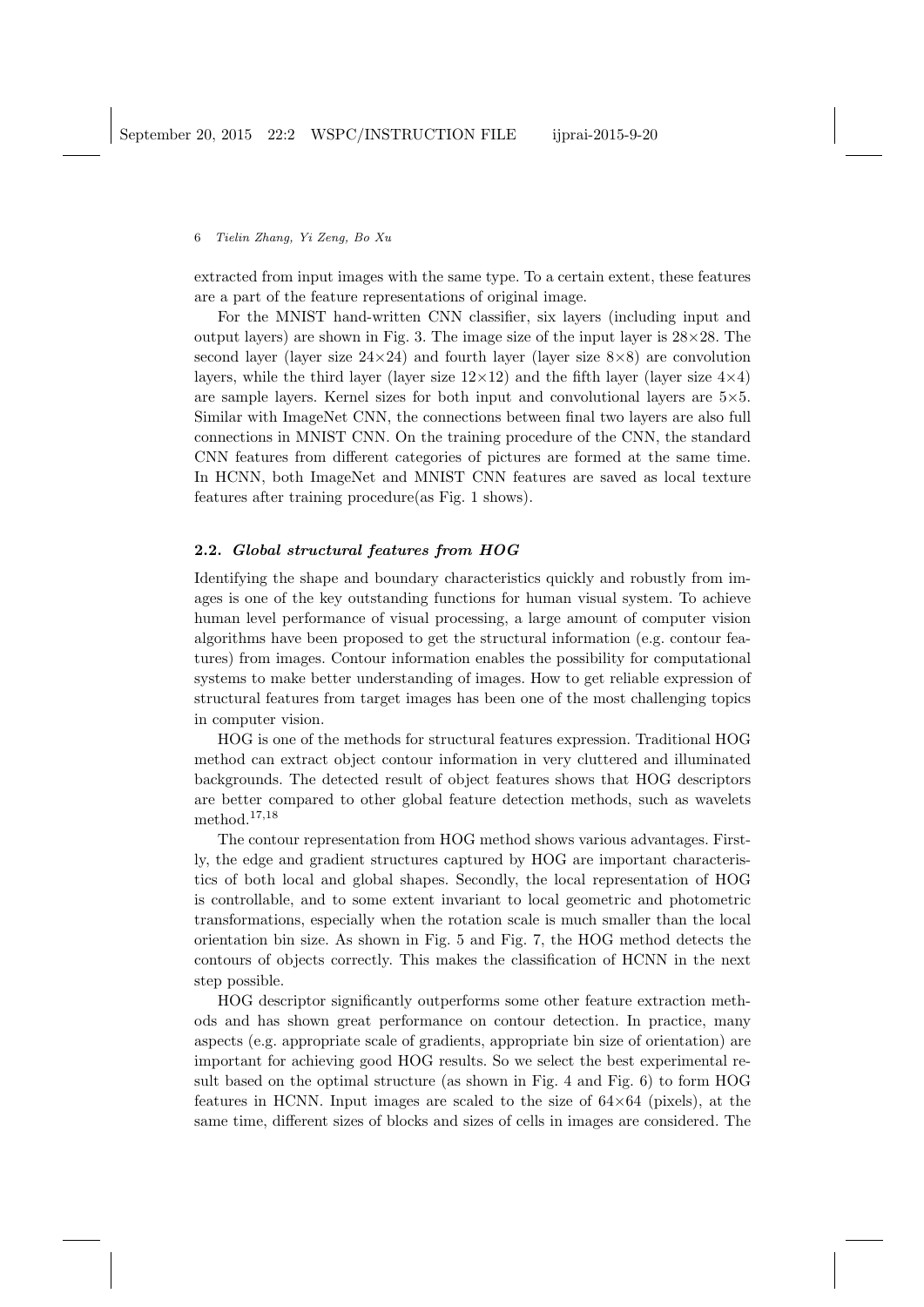

Fig. 4: HOG model for detecting contour information in ImageNet datasets.



Fig. 5: Contour information of natural images.

| ۱ |
|---|
|   |
|   |

Fig. 6: HOG model for detecting contour information in MNIST datasets.

Fig. 7: Contour information of hand-written images.

features from original images are sub sampled into 196 features which are the main structural descriptions of the images. After training, the HCNN which contains both texture and structure features will be used for classifying and recognizing natural and fooling images.

## **2.3.** *The easily fooled CNNs*

There are many differences between CNN and human visual system.<sup>11</sup> Even when some tiny noises are added to an image, the CNN labels this image with completely different class compared to the original label, while human can still recognize this image even when some large changes are made to it. Further, some methods<sup>9</sup> are created to make special images which are unrecognizable to human but still can be recognized by CNN as some categories with very high confidence (around 99.99%). These special kinds of ways to make images to cheat CNN include the evolutionary algorithm<sup>19</sup> and the posterior-probability-maximizing method<sup>20,21</sup>.

In this paper, we follow the same method<sup>9</sup> to make different kinds of special images to cheat the traditional CNNs. The procedure and architectures are shown in Fig. 8. The evolutionary algorithm is one of the effective methods to form fooling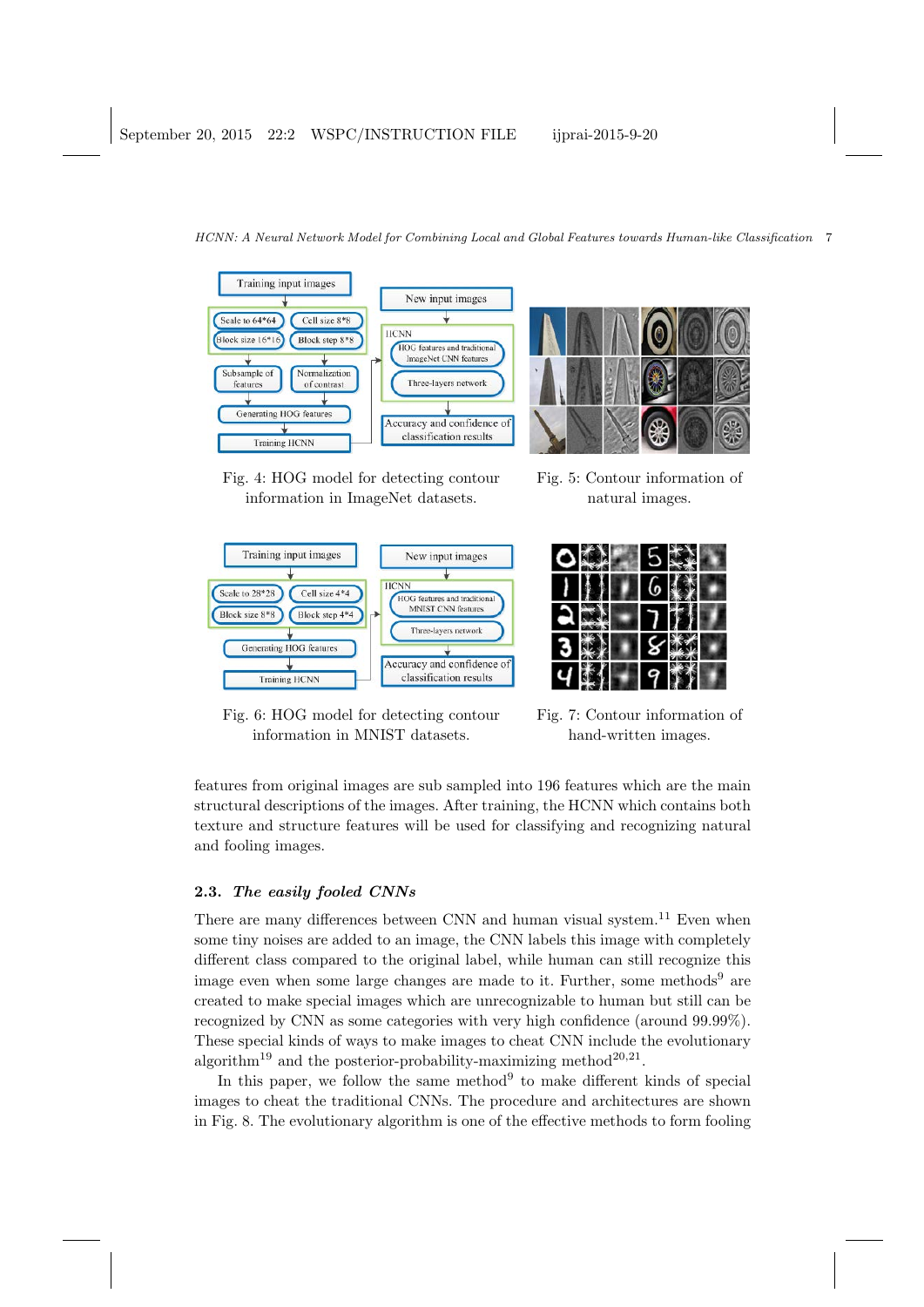images from original input images. Another easier way is to add random noises on each small part of the image at every iteration time. Once the confidence of the new image is bigger than the input image, input image is updated to the new one until the confidence is high enough (here is 99.99%). Thus, for MNIST dataset, this kind of method is used to create some special images that do not belong to any of the 10 hand-written categories. Human can recognize these correctly while CNN still classifies the images as some hand-written numbers with high confidence rates. For example, MNIST CNN classifies the natural images with high accuracy (around 97.5% in MNIST datasets with only one time iteration, the test dataset is 10,000 images), but at the same time they classifies the fooling images with 99.99% confidence.



Fig. 8: The architecture of fooling images generation method.

Detailed experiments are shown in Section 3.1. Traditional CNNs cannot tell the differences between natural number images and the fooling number images. To address this problem, HOG which provides global structure features will be added in the procedure of traditional CNN feature extraction and classification. The method of generating fooling images is shown in Algorithm 1.

## **2.4.** *The process of HCNN*

One of the structural information extraction algorithms that should be considered to refine traditional CNN is HOG. As Fig. 9 shows, the new network keeps the original local CNN texture features formation part and adds global structure features from HOG.

The numbers of features of HOG and CNN are various with different kinds of images. For colorful images in ImageNet datasets, after scaled by the method in Fig. 4 and Fig. 6, the number of features from CNN is 507 (i.e. 169 dimension features for each color channel, and the color channel is 3 for colorful images) which are good texture descriptions of images and the number of HOG features is 256 (i.e. 8*×*8*×*4, 8 is the block size, 4 is the number of cells in a block) which are fine contour descriptions of images. For gray-scale images in MNIST dataset, the number of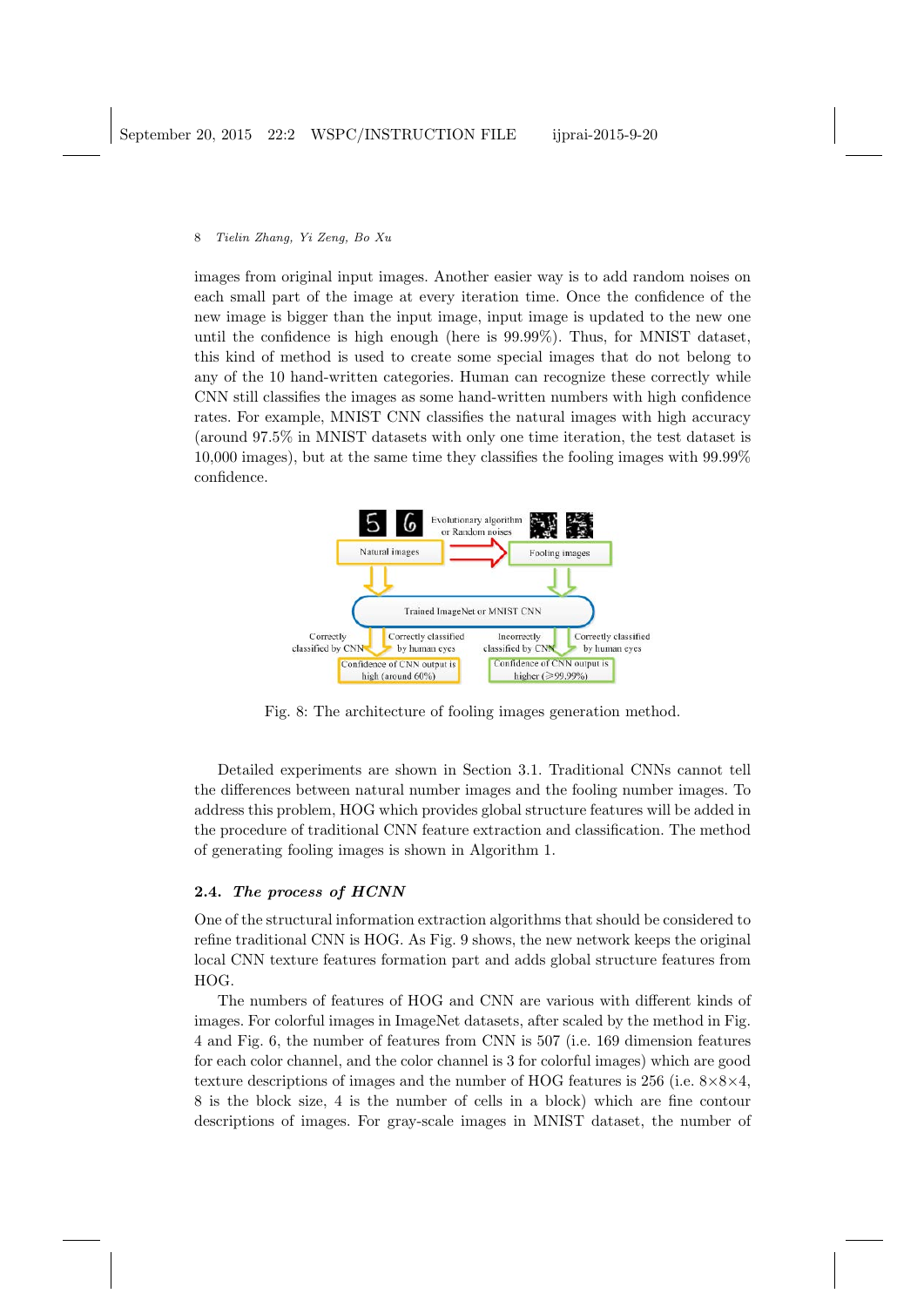| Algorithm 1 The framework of forming fooling images on MNIST dataset. |  |  |  |  |  |  |  |  |  |  |  |  |  |
|-----------------------------------------------------------------------|--|--|--|--|--|--|--|--|--|--|--|--|--|
|-----------------------------------------------------------------------|--|--|--|--|--|--|--|--|--|--|--|--|--|

**Input:** A natural image as source image  $I_s$ ; The trained CNN  $CNN_t$ ; The threshold of the confidence *Ct*;

**Output:** The final fooling image *I<sup>f</sup>* ;

- 1: Load the image  $I_s$  and trained  $CNN_t$ . Calculate the confidence of  $I_s:Conf_s$ ;
- 2: Randomly select two rectangle area in  $I_s$  (the size of rectangle is  $d \times d$  pixel, d is much smaller than the size of *Is*) and replace them with evolutionary or random-noise image blocks. Save as the new image  $I_n$ ;
- 3: Calculate the confidence of  $I_n$  by  $CNN_t$ , if its confidence is higher than  $Conf_s$ , update  $I_s$  to  $I_n$ ;
- 4: Repeat Step 2 and Step 3 until the new confidence is bigger than *Ct*;
- 5: Output the  $I_n$  as  $I_f$ ;
- 6: **return**  $I_f$ ;

CNN feature is 96 (i.e.  $4\times4\times6$ , 4 is the size of the last convolutional layers, 6 is the map size), and the number of HOG feature is 144 (i.e.  $6 \times 6 \times 4$ , 6 is the block size, 4 is the number of cells in a block).

Two kinds of features (i.e. both CNN features and HOG features) are trained in a three layer neural network in HCNN. The number of hidden nodes in the classification layers of the HCNN is 3,000. Compared to the traditional CNN, HCNN successfully distinguished the fooling images. But at the same time, it shows a little decrease on accuracy (around 0.19%, and the details are shown in Section 3.3 and Section 3.4).

## **3. EXPERIMENTAL RESULTS AND ANALYSIS**

# **3.1.** *The classification performance of traditional CNNs on easily fooled images*

The problems for fooling images in CNN classification have been described.<sup>9</sup> In the classification strategy of CNN, the value of confidence for each candidate category is calculated respectively, then a comparison among these values of confidence is made and the category which has the maximum value of confidence will be selected as the output of the classification network. Here we use confidence rate to describe



Fig. 9: The process of HCNN.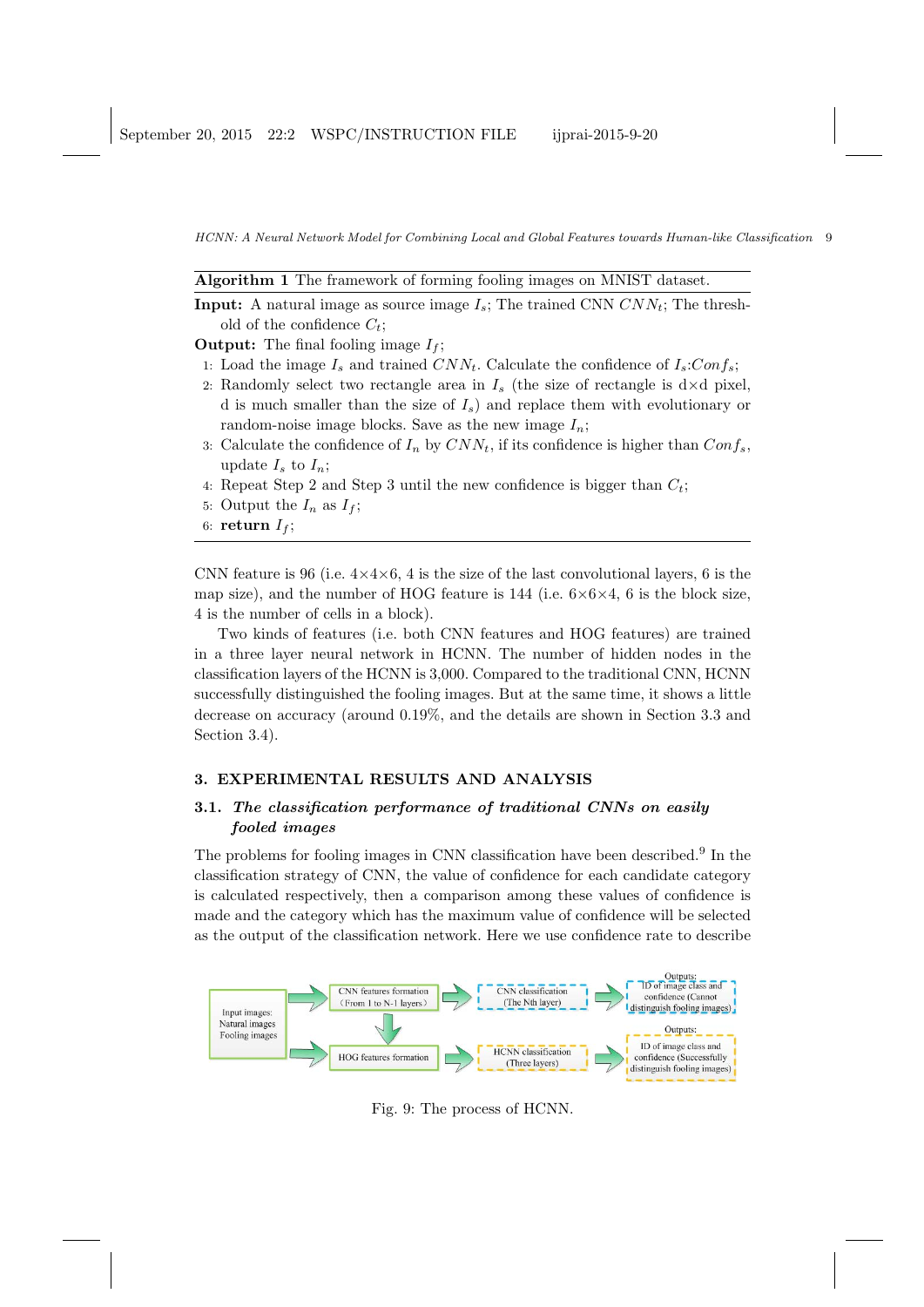|  | 011234 |  |
|--|--------|--|
|  | 会对约成员  |  |
|  | 56789  |  |
|  | 建南阳交叉  |  |



Fig. 10: MNIST Datasets and fooling images created by random noises method.

Fig. 11: The confidence rate and accuracy for natural images in MNIST dataset in traditional CNN classification.

how much the trained MNIST CNN is confident with the right classification result. For the natural images (e.g. the pictures in the first and third lines in Fig. 10), the trained MNIST CNN could recognize these kinds of hand-written number images with the accuracy of 97.5% on average (in Fig. 11). The confidence rates of the natural images are not very high (in Fig. 11). Fooling images are created by the procedure of fooling method described in Section 2.3 and Section 2.4 (e.g. the pictures in the second and fourth lines in Fig. 10 which are processed into humanunrecognized pictures from natural images). The confidence of these kinds of fooling images are very high (The confidence rate is 99.99%). Note that the structure for the trained MNIST CNN is the same one for classifying natural images and the fooling images.

This observation indicates that the traditional CNNs are very easily to be fooled by the fooling images.

## **3.2.** *Comparative study among HCNN and other algorithms*

In order to show that in HCNN, the global structural information will contribute more than traditional point features (e.g. features obtained by SIFT and PCA-SIFT), we replace the HOG method in HCNN with point features method (e.g. SIFT and PCA-SIFT), and make comparison with these different methods, including SIFT-CNN, PCA-SIFT-CNN, HCNN and traditional CNN. The structure of the final three layers for classification in HCNN are not changed. The comparison results are shown in Fig. 12. All the experiments are made on a computer with Intel (i5-3470) processor with one unit of GPU (GT 640) and 16G RAM running the Linux operating system (Ubuntu 14.04). The results show that the HCNN, SIFT-CNN and PCA-SIFT-CNN methods are better than traditional CNN method from the perspectives of judging fooling images and scale-rotation flexibility. But HCNN and CNN show more advantages on judging natural images, illumination and execution time. Compared with HCNN, both SIFT-CNN and PCA-SIFT-CNN are mainly focusing on the point features, which causes the fact that they cannot judge fooling images well. The HCNN method shows more accuracy than other methods on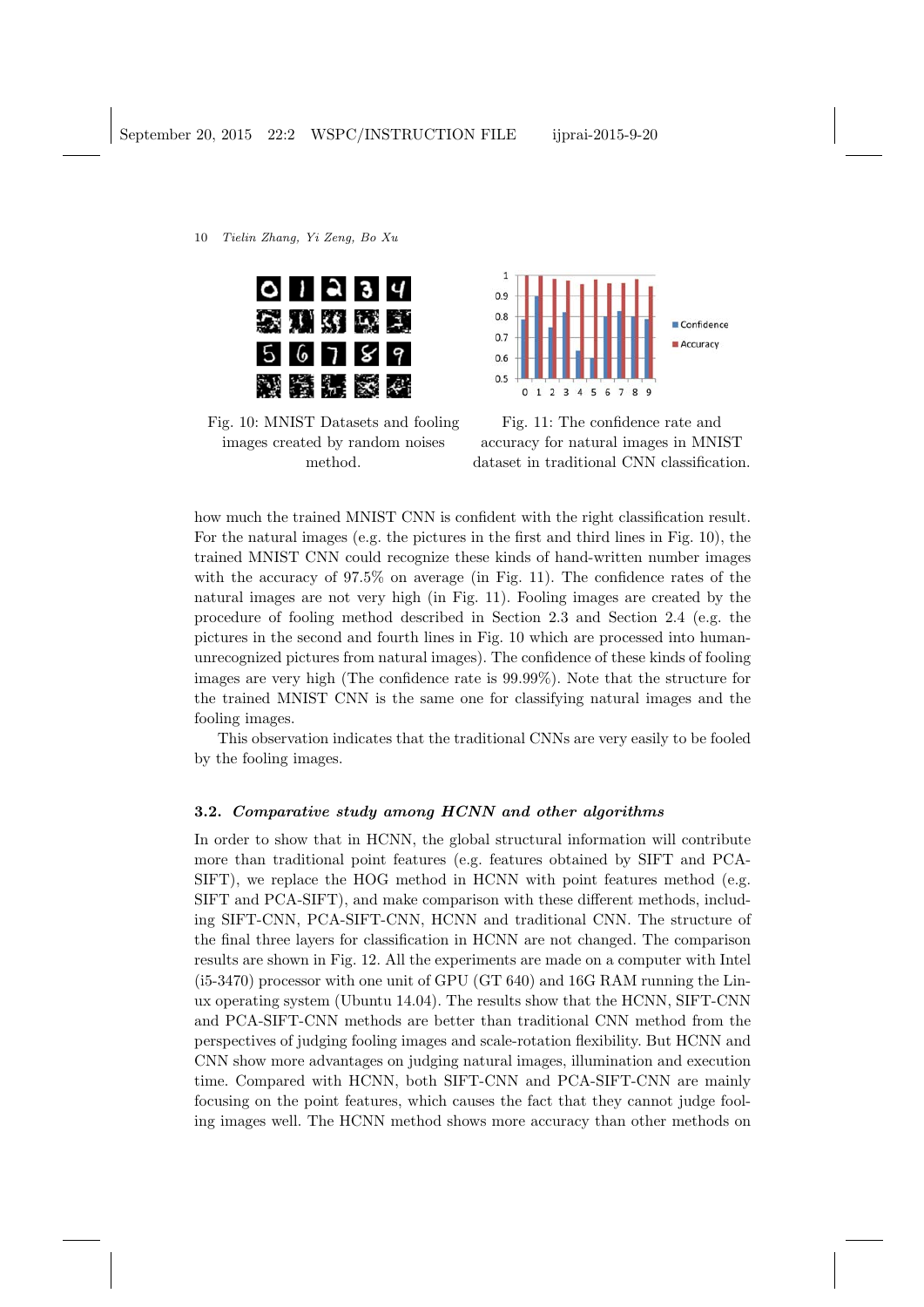fooling images classification. Since the CNN features also contain some points and self-learnt angle features, HOG mainly extracts global structural features which will avoid the shortness of CNN features extraction. Combining the texture and structure features, the HCNN classification method will be more human-like and be sensitive with fooling images. Further detailed comparisons and experiments are shown in Section 3.3 and Section 3.4. These comparative studies indicate why we use HOG method to form additional structure information.



Fig. 12: Comparison results for different types of models. (The values in y axis for time is the execution time after normalization, and the base value of time is 0.1 second. The y axis for others are the accuracy of image classification.)

# **3.3.** *Reduction of confidence on classifying fooling images through HCNN*

As Section 2.4 shows, additional structure information from HOG and original CNN texture information are combined. The classification result of HCNN (in Table 1) shows that the confidence of classification for the fooling images decreased. Some numbers are even classified incorrectly (e.g. number 5). The new HCNN shows much lower confidence properties about fooling images than the traditional CNNs, and on the other hand, HCNN obtains nearly the same accuracy on natural images with the traditional CNN.

## **3.4.** *Retraining HCNN by adding a new class of fooling images*

### (1) Experimental results on MNIST datasets

For MNIST datasets, besides the original ten classes, a new class which is composed of fooling images is added to the training datasets. Previous work<sup>9</sup> has used the CNN to retrain the new class. And the result was that the new retrained CNN could not classify the fooling images correctly. In this paper, we use new built HC-NN to retrain the new fooling class, and the result is shown in Table 2. The result is that HCNN can classify both natural and fooling images correctly, which shows the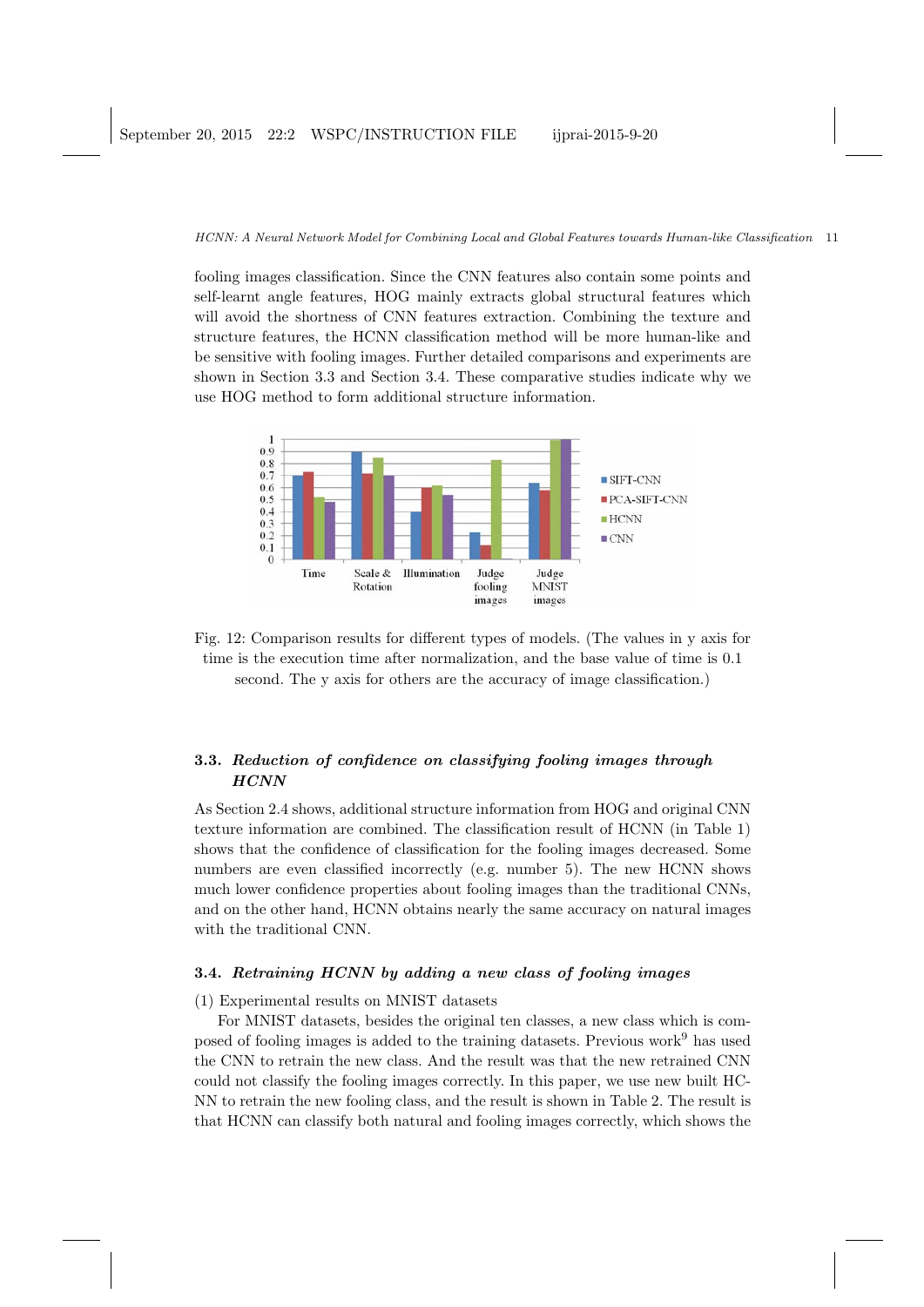Table 1: The confidence decreased after adding structural information on MNIST. The bold numbers of each lines are top two confidence results.

| Class          | $\theta$       |          | $\overline{2}$ | 3              | 4        | 5              | 6        | 7              | 8              | 9              |
|----------------|----------------|----------|----------------|----------------|----------|----------------|----------|----------------|----------------|----------------|
| $\overline{0}$ | 0.62           | 0.01     | 0.04           | $\theta$       | 0.02     | 0.01           | 0.5      | 0.01           | $\overline{0}$ | 0.01           |
|                | $\overline{0}$ | 0.7      | $\Omega$       | 0.01           | 0.1      | 0.05           | 0.01     | 0.25           | 0              | 0.01           |
| $\overline{2}$ | 0.01           | $\Omega$ | 0.49           | 0.33           | $\theta$ | $\overline{0}$ | 0.01     | $\overline{0}$ | 0              | $\overline{0}$ |
| 3              | $\overline{0}$ | $\Omega$ | $\theta$       | 0.34           | 0.01     | $\Omega$       | 0.3      | $\Omega$       | 0              | $\overline{0}$ |
| 4              | $\Omega$       | 0.1      | $\Omega$       | 0.01           | 0.693    | 0.01           | 0.02     | 0.02           | 0              | 0              |
| 5              | $\overline{0}$ | $\Omega$ | $\theta$       | $\theta$       | 0.02     | 0.29           | 0.41     | $\Omega$       | $\Omega$       | 0.01           |
| 6              | 0.01           | $\Omega$ | 0.4            | $\theta$       | $\Omega$ | $\Omega$       | 0.59     | $\Omega$       | $\Omega$       | $\overline{0}$ |
| 7              | 0.01           | 0.01     | $\Omega$       | 0.06           | $\Omega$ | $\Omega$       | 0.04     | 0.79           | 0.2            | 0.03           |
| 8              | 0.01           | $\Omega$ | $\Omega$       | $\Omega$       | 0.47     | 0.01           | $\theta$ | $\Omega$       | 0.49           | $\theta$       |
| 9              | 0.001          | $\Omega$ | $\Omega$       | $\overline{0}$ | 0        | 0.3            | $\theta$ | 0.05           | $\overline{0}$ | 0.52           |

effectiveness and feasibility of the proposed method. The most important point is that HCNN does not decrease the classification result of natural images very much. For 10,000 hand-written images in MNIST test datasets, the accuracy is 99.56% (just a little decrease compared with the accuracy of original MNIST CNN which is 99.75%).

Table 2: HCNN confidence result after retraining a new class for fooling images.

|                | $\theta$ |          | $\overline{2}$ | 3        | $\overline{4}$ | 5    | 6        | 7              | 8              | 9              | New  |
|----------------|----------|----------|----------------|----------|----------------|------|----------|----------------|----------------|----------------|------|
| $\overline{0}$ | $\theta$ | 0.01     | 0.04           | $\Omega$ | 0.08           | 0.05 | 0.01     | $\overline{0}$ | $\overline{0}$ | 0.02           | 0.78 |
| 1              | 0.01     | $\theta$ | 0.07           | 0.09     | 0.06           | 0.08 | 0.01     | $\overline{0}$ | 0              | 0.08           | 0.87 |
| $\overline{2}$ | 0.01     | 0.01     | 0.03           | 0.03     | $\theta$       | 0.1  | $\Omega$ | $\overline{0}$ | $\overline{0}$ | 0.1            | 0.45 |
| 3              | 0.06     | 0.01     | 0.1            | 0.07     | $\theta$       | 0.08 | $\theta$ | 0              | 0.01           | 0.03           | 0.64 |
| 4              | 0.03     | 0.02     | 0.07           | 0.07     | 0.04           | 0.01 | 0.03     | 0.09           | 0              | 0.01           | 0.34 |
| 5              | 0.01     | 0.06     | 0.09           | 0.02     | 0.03           | 0.01 | 0.05     | $\overline{0}$ | 0.03           | 0.07           | 0.87 |
| 6              | $\theta$ | 0.07     | 0.06           | 0.08     | 0.03           | 0.01 | 0.01     | $\overline{0}$ | 0.01           | $\overline{0}$ | 0.53 |
| 7              | 0.01     | 0.02     | 0.08           | 0.08     | $\theta$       | 0.01 | 0.06     | $\overline{0}$ | $\overline{0}$ | 0.09           | 0.86 |
| 8              | 0.05     | 0.05     | 0.02           | 0.07     | 0.03           | 0.01 | 0.01     | $\overline{0}$ | $\overline{0}$ | 0              | 0.72 |
| 9              | 0.01     | 0.04     | 0.04           | 0.08     | 0              | 0.01 | 0.01     | 0              | 0.08           | 0              | 0.85 |

(2) Experimental results on ImageNet datasets

For ImageNet datasets, we select 40 main pictures as the testing images (in Fig. 13), just the same with the paper which creates the fooling images.<sup>9</sup> After training the 1,000 categories of ImageNet images, CNN features from traditional CNN are saved. HOG structural features are extracted from the selected 40 items from ImageNet datasets which show the best contour features of that image (in Fig. 14). Through combination of both the traditional CNN features and HOG features, the new ImageNet HCNN is trained.

To test if the new ImageNet HCNN could recognize the fooling images, special fooling images in Fig. 15 is created. As Fig. 16 shows, the classified confidence of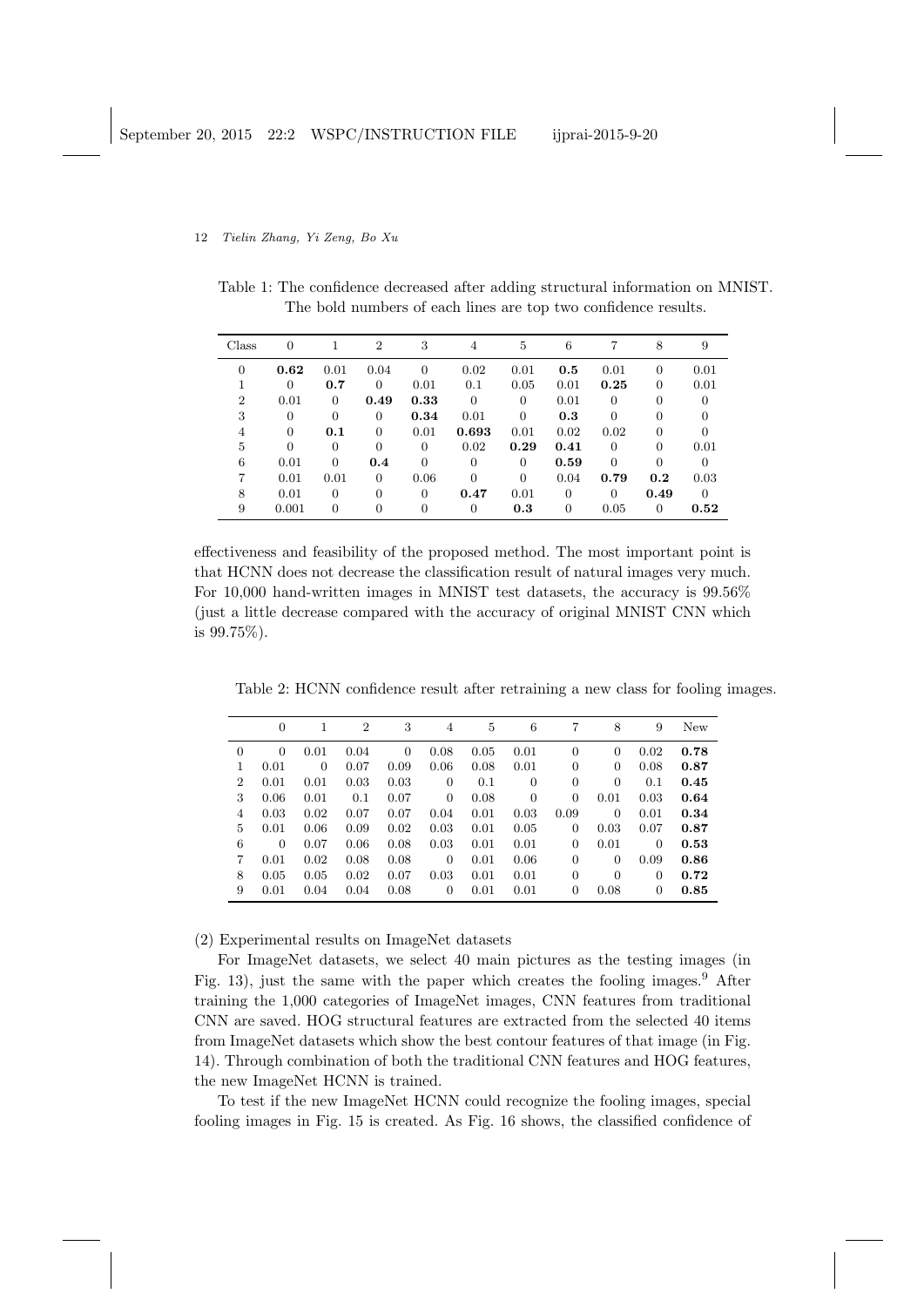

Fig. 13: The selected 40 source images from ImageNet datasets.





Fig. 14: HOG features of the 40 selected source images from ImageNet datasets.



Fig. 15: The 40 fooling images of Fig. 13 from ImageNet datasets.

Fig. 16: The confidence values of 40 fooling images are decreased in HCNN.

the HCNN to fooling images is decreased (i.e. the confidence of the original CNN is 99.99%). For most of the testing images, the confidence is decreased more than 50%. It indicates that HCNN could reduce the confidence for fooling images significantly. Combining structural information with the traditional CNN classification will greatly improve the ability of judging fooling images.

## **4. DISCUSSION**

This paper attempts to avoid the shortness of traditional CNNs that they only focus on the texture features and relatively lack of global structural information, which causes the fact that they cannot distinguish fooling images from natural images. The experimental results show that the proposed HCNN is more similar with the human classification results. The main reason is that HCNN focuses on more structural information than the traditional CNNs. However, even with the significantly decreased confidence of the fooling images, HCNN still makes the accuracy of classification a little decrease. In the future, more feasible and reasonable features should be taken into account for designing new networks in order to optimize both confidence and accuracy.

At the same time, for the 1,000 classes of natural images, the intrinsic property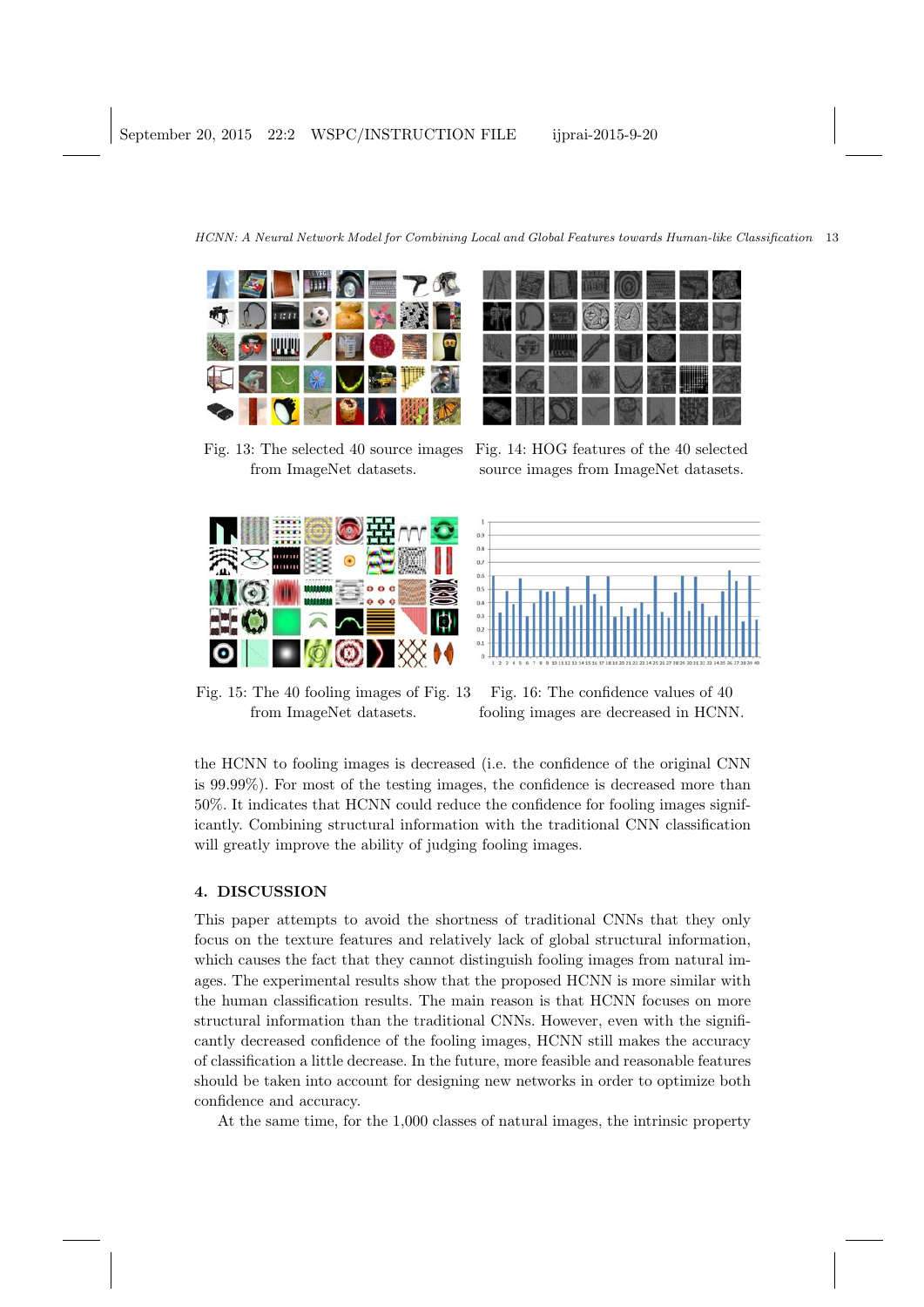of inner classes is not considered too much. For example, an apple after a little modification should be more likely to be considered as a pear instead of a book, because apple is closer to pear than book on semantic relations. The relationship between two kinds of semantic classes should also contribute to the classification results.

The existing deep neural networks have shown their stellar results on object detection and recognition. In fact, these kinds of networks are "classification model", which are very different from the network of human visual system which should be a "generative model". Adding features from HOG to trained CNN is just like making the combination of features from the upper two types of models. Thus the classification procedure and results will be more similar to human visual system.

## **5. CONCLUSION**

In this paper, we firstly make some introduction about modern CNNs and traditional computer vision methods like SIFT and HOG which are related to our work. According to the shortness of CNNs which cannot recognize the fooling images, a new neural network named HCNN is proposed which combines the features from two parts: texture features in traditional CNNs and structural features in HOG method. The new network is much more sensitive to the fooling images, even with just a little decrease on the classification accuracy of natural images. Experiments on MNIST and ImageNet datasets are conducted for comparative studies which show the efficiency and accuracy of the proposed new method.

HCNN obtains approximately similar results for recognizing natural images and much better performance for recognizing fooling images. It can be considered as an attempt towards the goal of realizing human-level image classification.

In our future work, we will try and test HCNN on some specific application domains where CNN is applicable but still remains some limitations, while HCNN can reduce some of them. In addition, HCNN should be refined to keep the same or higher accuracy for natural images compared with traditional CNN.

## **6. ACKNOWLEDGEMENTS**

This paper is supported by research grants from the Strategic Priority Research Program of the Chinese Academy of Sciences, and Beijing Municipality of Science and Technology.

### **References**

- 1. Geoffrey E Hinton. Learning multiple layers of representation. *Trends in cognitive sciences*, 11(10):428–434, 2007.
- 2. Volodymyr Mnih, Koray Kavukcuoglu, David Silver, Alex Graves, Ioannis Antonoglou, Daan Wierstra, and Martin Riedmiller. Playing atari with deep reinforcement learning. *arXiv preprint arXiv:1312.5602*, 2013.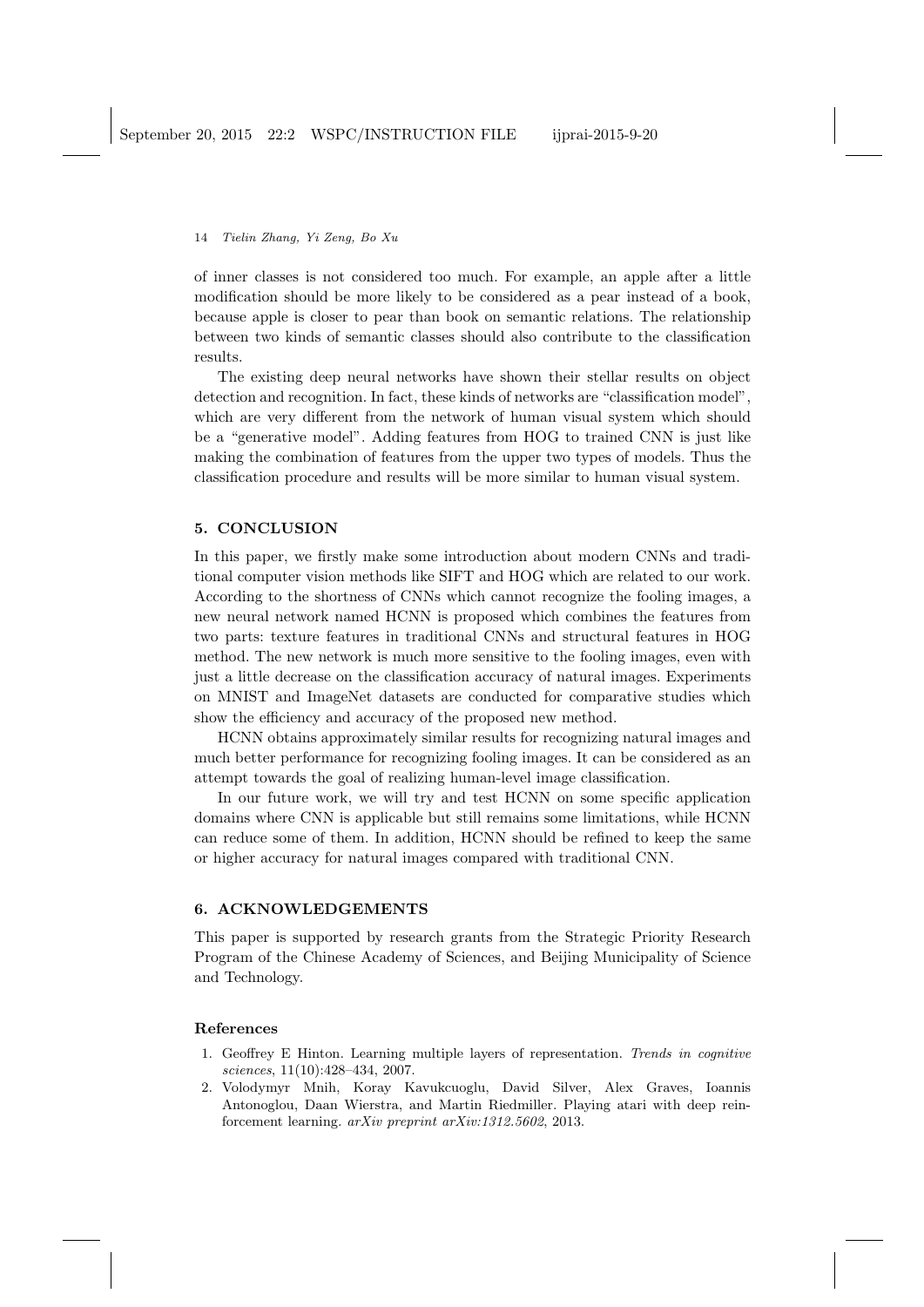- 3. Volodymyr Mnih, Koray Kavukcuoglu, David Silver, Andrei A Rusu, Joel Veness, Marc G Bellemare, Alex Graves, Martin Riedmiller, Andreas K Fidjeland, Georg Ostrovski, et al. Human-level control through deep reinforcement learning. *Nature*, 518(7540):529–533, 2015.
- 4. David G Lowe. Distinctive image features from scale-invariant keypoints. *International Journal of Computer Vision*, 60(2):91–110, 2004.
- 5. Navneet Dalal and Bill Triggs. Histograms of oriented gradients for human detection. In *Proceedings of the IEEE Conference on Computer Vision and Pattern Recognition (CVPR 2005)*, volume 1, pages 886–893. IEEE, 2005.
- 6. Lawrence M Ward. Determinants of attention to local and global features of visual forms. *Journal of Experimental Psychology: Human Perception and Performance*, 8(4):562, 1982.
- 7. Kevin Murphy, Antonio Torralba, Daniel Eaton, and William Freeman. Object detection and localization using local and global features. In *Toward Category-Level Object Recognition*, pages 382–400. Springer, 2006.
- 8. Chi-Ren Shyu, CE Brodley, AC Kak, Akio Kosaka, A Aisen, and L Broderick. Local versus global features for content-based image retrieval. In *Proceedings of the IEEE Workshop on Content-Based Access of Image and Video Libraries*, pages 30–34. IEEE, 1998.
- 9. Anh Nguyen, Jason Yosinski, and Jeff Clune. Deep neural networks are easily fooled: High confidence predictions for unrecognizable images. In *Proceedings of the IEEE Conference on Computer Vision and Pattern Recognition (CVPR 2015)*, pages 427– 436, 2015.
- 10. Yan Ke and Rahul Sukthankar. Pca-sift: A more distinctive representation for local image descriptors. In *Proceedings of the 2004 IEEE Computer Society Conference on Computer Vision and Pattern Recognition (CVPR 2004)*, volume 2, pages II–506. IEEE, 2004.
- 11. Christian Szegedy, Wojciech Zaremba, Ilya Sutskever, Joan Bruna, Dumitru Erhan, Ian Goodfellow, and Rob Fergus. Intriguing properties of neural networks. *arXiv preprint arXiv:1312.6199*, 2013.
- 12. Jia Deng, Wei Dong, Richard Socher, Lijia Li, Kai Li, and Feifei Li. Imagenet: A large-scale hierarchical image database. In *Proceedings of the IEEE Conference on Computer Vision and Pattern Recognition (CVPR 2009)*, pages 248–255. IEEE, 2009.
- 13. Yann LeCun and Corinna Cortes. The mnist database of handwritten digits, 1998.
- 14. Yangqing Jia, Evan Shelhamer, Jeff Donahue, Sergey Karayev, Jonathan Long, Ross Girshick, Sergio Guadarrama, and Trevor Darrell. Caffe: Convolutional architecture for fast feature embedding. In *Proceedings of the 2014 ACM International Conference on Multimedia*, pages 675–678. ACM, 2014.
- 15. Pedro Felzenszwalb, David McAllester, and Deva Ramanan. A discriminatively trained, multiscale, deformable part model. In *Proceedings of The 2008 IEEE Conference on Computer Vision and Pattern Recognition (CVPR 2008)*, pages 1–8. IEEE, 2008.
- 16. Alex Krizhevsky, Ilya Sutskever, and Geoffrey E Hinton. Imagenet classification with deep convolutional neural networks. In *Proceedings of Advances in Neural Information Processing Systems*, pages 1097–1105, 2012.
- 17. Anuj Mohan, Constantine Papageorgiou, and Tomaso Poggio. Example-based object detection in images by components. *IEEE Transactions on Pattern Analysis and Machine Intelligence*, 23(4):349–361, 2001.
- 18. Paul Viola, Michael J Jones, and Daniel Snow. Detecting pedestrians using patterns of motion and appearance. In *Proceedings of the 9th IEEE International Conference*